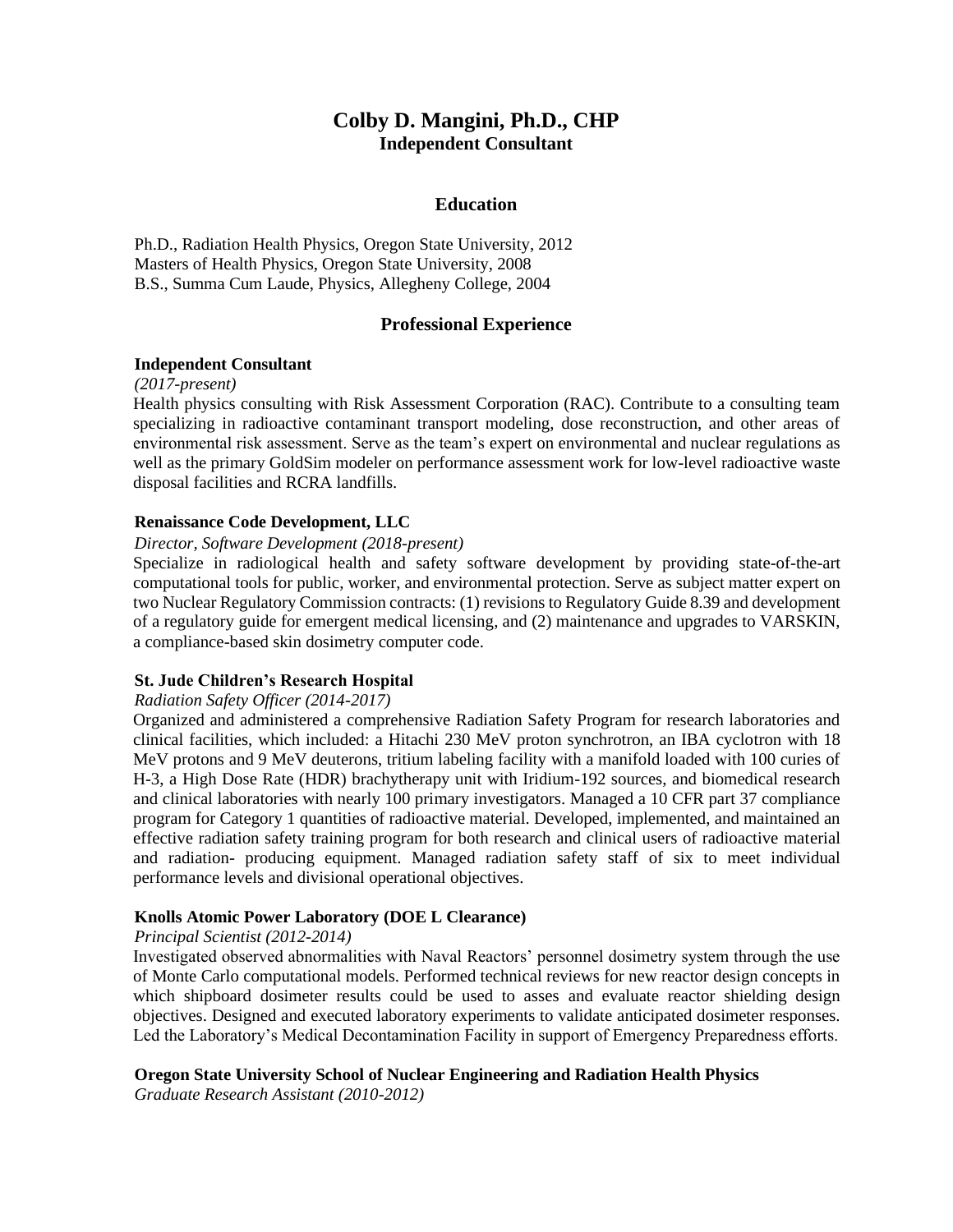| Page 2 | Colby D. Mangini |
|--------|------------------|
|        | Curriculum Vitae |

Developed an innovative beta-particle physics model for use in Nuclear Regulatory Commission (NRC) licensed skin dosimetry software through extensive programming in scripting, numeric and scientific computing, and radiation particle transport languages. Automated the input file writing, simulation execution, output parsing, and data analysis of over 15,000 Monte Carlo simulations. Reprogrammed FORTRAN source codes to incorporate novel and complex computational techniques for charged particle dosimetry. Selected to teach numerous undergraduate and graduate level courses in the NERHP department, including: Nuclear and Radiation Physics I and II, Nuclear Radiation Detection and Measurement, and Advanced Radiation Detection and Measurement.

### **Puget Sound Naval Shipyard, Bremerton, WA (DOE L Clearance)**

*Health Physicist (2009-2010)*

Engineered safety procedures for Radiographic Non-Destructive Testing Division and provided oversight to ensure compliance. Implemented REM reduction efforts associated with temporary shielding installation and nuclear functional areas.

#### **United States Navy**

#### *Lieutenant, Nuclear Power School Instructor (2005-2009)*

Awarded Master Training Specialist designation by the United States Navy, having trained more than 500 enlisted personnel in the following courses: Radiological Controls, Water Chemistry, Materials, and Heat Transfer and Fluid Flow. Facilitated Applied Health Physics training to instructors on radiation detection and measurement, radioactive contamination control equipment and methods, airborne radioactivity measurement equipment and methods, and ALARA methods.

### **Honors**

Outstanding Doctoral Dissertation Award in 2012 Inducted into Alpha Nu Sigma Honor Society in 2011 Selected as Achievement Rewards for College Scientists (ARCS) Fellow in 2010 Awarded Master Training Specialist (U.S. Navy) designation in 2007 Recipient of the Richard L. Brown Physics Prize in 2004 Inducted into Phi Beta Kappa Honor Society in 2003

#### **Affiliations**

American Academy of Health Physics since 2014 Health Physics Society since 2007

# **Select Courses and Presentations**

- Mangini, C.D.; VARSKIN+ Training: SkinDose, NeutronDose, EyeDose, and WoundDose Modules. 2021 Fall Users Virtual Meeting. Nuclear Regulatory Commission. Rockville, MD. October 25 – November 4, 2021.
- Mangini, C.D.; Electron Dosimetry Training: VARSKIN 6. 2019 Fall Users Group Meeting. Nuclear Regulatory Commission. Rockville, MD. October 28 – November 1, 2019.
- Mangini, C.D.; Nasal Cavity Dose Estimates Using VARSKIN and MCNP6. 2019 Fall Users Group Meeting. Nuclear Regulatory Commission. Rockville, MD. October 28 – November 1, 2019.

Mangini, C.D.; Shallow Dose Estimates Using EGS and MCNP. The 4th Annual RAMP User's Meeting. Nuclear Regulatory Commission. Ottawa, Ontario. October 29 - 30, 2018.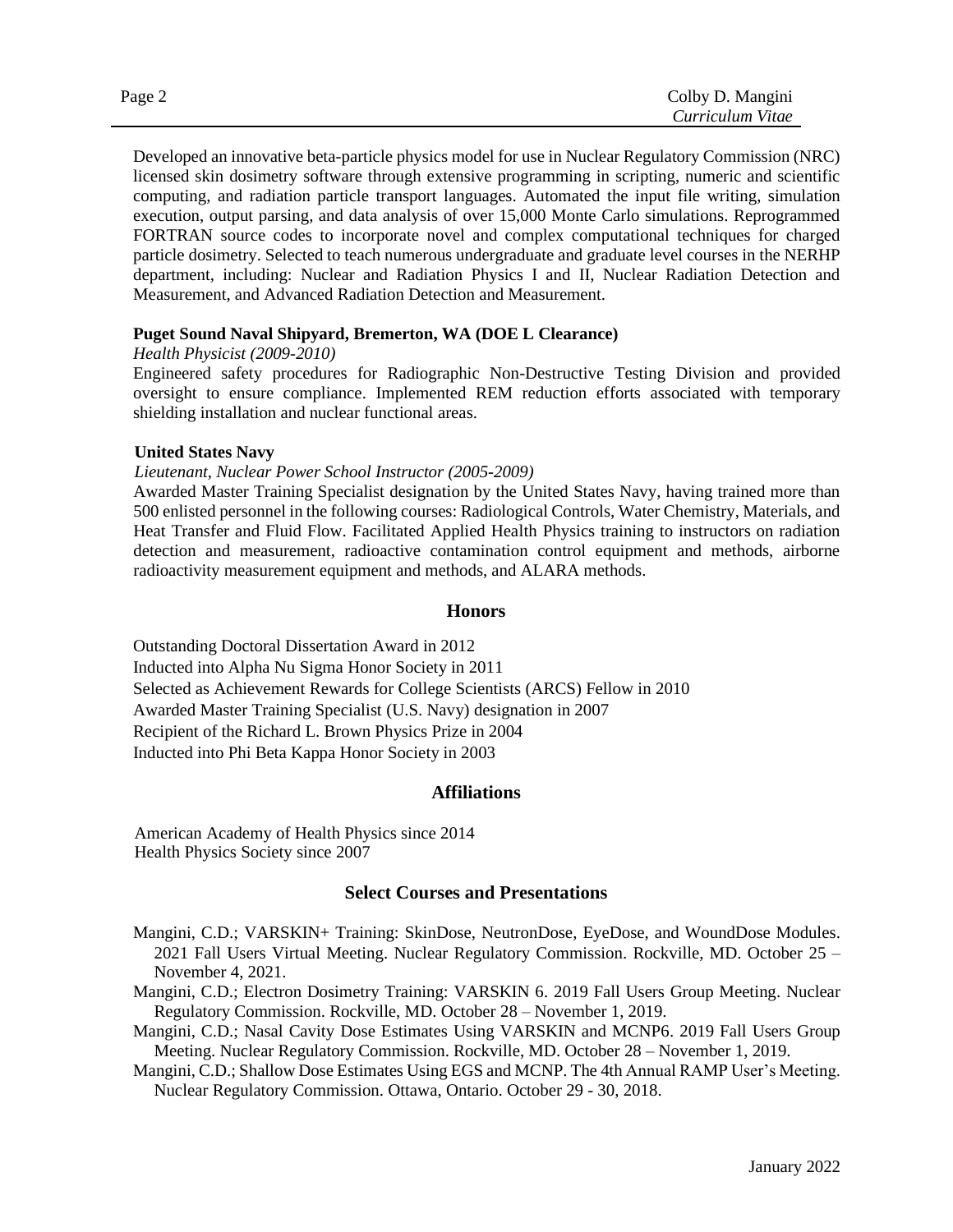- Mangini, C.D.; VARSKIN Examples, Training Modules, Dosimetry Theory. The 4th Annual RAMP User's Meeting. Nuclear Regulatory Commission. Ottawa, Ontario. October 29 - 30, 2018.
- The 3nd International RAMP VARSKIN Workshop. Nuclear Regulatory Commission and Federal Authority for Nuclear Regulation (of UAE). Abu Dhabi, UAE. March 25-29, 2018
- Mangini, C.D.; Shallow Dose Estimates Using EGS and MCNP. The 3rd Annual RAMP User's Meeting. Nuclear Regulatory Commission. Rockville, MD. October 15 - 20, 2017.
- Mangini, C.D.; New in VARSKIN 6. The 3rd Annual RAMP User's Meeting. Nuclear Regulatory Commission. Rockville, MD. October 15 - 20, 2017.
- Mangini, C.D.; Case Study: 2008 Region IV Eye Dosimetry. The 3rd Annual RAMP User's Meeting. Nuclear Regulatory Commission. Rockville, MD. October 15 - 20, 2017.
- Mangini, C.D.; VARSKIN Electron Dosimetry. The 3rd Annual RAMP User's Meeting. Nuclear Regulatory Commission. Rockville, MD. October 15 - 20, 2017.
- The 2nd International RAMP VARSKIN Workshop. Nuclear Regulatory Commission and Atomic Energy Council (of Taiwan). Taipei, Taiwan. April 24-28, 2017
- Environmental Risk Assessment and Analysis, Training Course H-420. Training Course H-420 prepared and presented by Risk Assessment Corporation for the U.S. Nuclear Regulatory Commission at the NRC Professional Development Center, Three White Flint North, Maryland. May 8–12, 2017. 22 attendees.
- The 1st International RAMP VARSKIN Workshop. Nuclear Regulatory Commission and National Nuclear Regulator (of South Africa). Pretoria, South Africa. May 16-20, 2016

#### **Select Publications**

- O'Doherty, J., **Mangini, C.**, Hamby, D., Boozer, D., Singh, N., Hippelainen, E. Radiation dosimetry of nasally administered PET agents using Monte Carlo simulations. submitted to *Medical Physics*. October 2020. Accepted
- Rood, A.S., H.A. Grogan, H.J. Mohler, J.R. Rocco, E.A. Caffrey, **C. Mangini**, J. Cartwright, T. Mathews, C. Shaw, M.E. Packard, and J.E. Till, 2020. "Use of Routine Environmental Monitoring Data to Establish A Dose-Based Compliance System for a Low-Level Radioactive Waste Disposal Site." *Health Physics*, DOI: 10.1097/HP.0000000000001116.
- Caffrey, E.A., **Mangini, C.D.**, Rood, A.S., Grogan, H.A., Mohler, J.H., Rocco, J.R., Till, J.E., Cartwright, J., Shaw, C., and Matthews, T. 2019. Implementation of a Dose-based Compliance System for WCS. *Waste Management Symposia 2019*. Phoenix, AZ. 3–7 March.
- **Mangini, C.D.**; Hamby, D.M. Scaling Parameters for Beta Dosimetry. *Rad. Prot. Dosimetry*. January 7, 2016.
- Mohaupt, T.H.; Thuo, K.; **Mangini, C.D**.; Farr, J. Air, Coolant, Beam Bock, and Concrete Shield Activation in a Proton Therapy Center*. Proceedings of the 60th Annual Meeting of the Health Physics Society*. Indianapolis, IN. Health Physics. July 12-16, 2015.
- **Mangini, C.D.**, Beta-Particle Backscatter Factors and Energy-Absorption Scaling Factors for Use with Dose-Point Kernels. *Oregon State University Doctoral Dissertation.* Oregon State University. Available at: https://ir.library.oregonstate.edu/xmlui/handle/1957/35364.
- **Mangini, C.D.**; Caffrey, J.A.; Hamby, D.M. Beta-Particle Backscatter Factors and Energy-Absorption Scaling Factors for Use with Dose-Point Kernel Models. *Proceedings of the 58th Annual Meeting of the Health Physics Society*. Madison, WI. Health Physics. July 7-11, 2013.
- **Mangini, C.D.**; Caffrey, J.A.; Hamby, D.M. Determination of Beta Dose-Point-Kernels for High-Z Sources in Non-homogeneous Geometries. *Proceedings of the 57th Annual Meeting of the Health Physics Society*. Sacramento, CA. Health Physics. July 22-26, 2012.